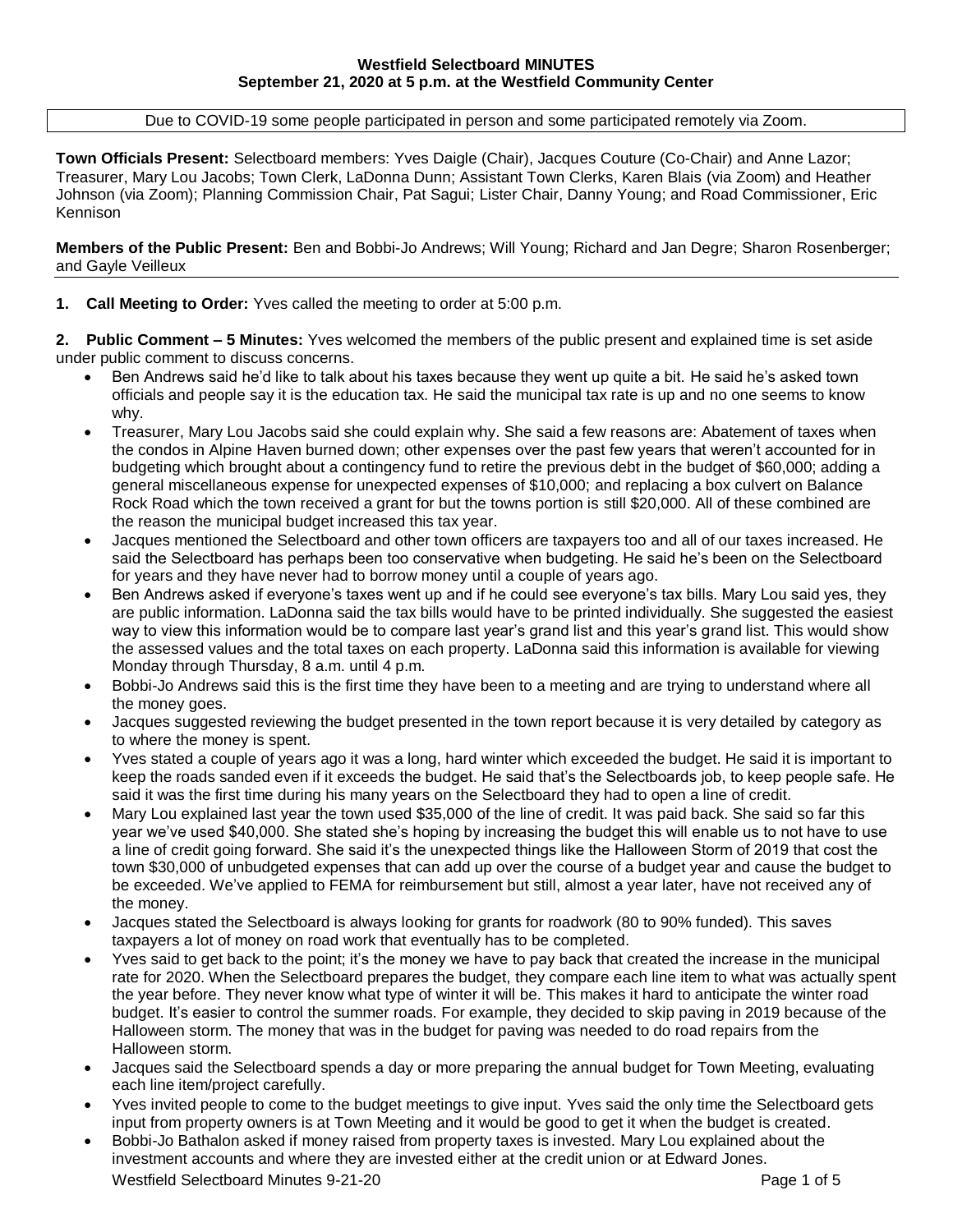- Jacques clarified if Bobbi-Jo was asking if taxpayer money that comes in is going into investments. He explained that taxpayer money comes in and is deposited into the general fund. Jacques explained the investment accounts are for specific uses. He used the example of the grader fund. He explained for each hour the grader is used, a dollar amount goes into the investment account for the grader. That way, when the grader needs to be replaced, we're not starting from zero to raise the capital investment.
- Bobbi-Jo asked where the money came from to start the library fund and other investments.
- Mary Lou said the grader fund money comes from a line item on the budget. The other investment accounts were taken over by the town from associations years ago (Library, North Hill Cemetery, Westfield Cemetery). The reappraisal money comes from money received each year from the state based on a ratio calculated per parcel. That money is set aside each year and invested so when it is needed for a reappraisal it doesn't have to be raised from taxes.
- Bobbi-Jo said she wasn't sure if the investments were at risk because of where the money was invested.
- Jacques said the town money is not invested in anything at risk. Jacques said it is refreshing to have people ask these questions and express an interest.
- Richard said the Library and the Cemetery money is invested with Edward Jones.
- Jacques said the \$10,000 Good Neighbor fund had been invested in CD's over the years and that money was used to fund the expansion of the Town Garage.
- Jacques said when a reappraisal happens it reshuffles the deck a little bit. The same amount of money is still needed to operate the town. The money for the municipal tax rate is the money that taxpayers vote to raise when they approve the budget on Town Meeting Day. He said the purpose of a reappraisal is not to raise more money for the town.
- Anne commented a reappraisal is an equalization of property values based on the whole state.
- Bobbi-Jo pointed out it just seemed to be bad timing because of everything happening with Covid. The budget was set in January and approved in March, right at the beginning of the pandemic.
- Ben Andrews commented that the town needed an extra \$100,000 for expenses this year.
- Mary Lou and Jacques replied it is more like \$80,000.
- Bobbi-Jo asked about how someone could find out about the offices in town and when those positions are up for election.
- Yves suggested getting the minutes and agendas from the town website and reading those.
- Jacques suggested looking at the officer's page in the Town Report. It shows all the elected and appointed positions and the term of office.
- Anne said we're looking for an auditor right now.
- Mary Lou said they can still be involved by coming to the Selectboard meeting.
- Yves commented that Mary Lee Daigle would like to have an outdoor pumpkin carving event and trick or treating at the Library this year. She would like to have permission from the Selectboard. The Selectboard was in agreement.
- Jacques commented on the new Wedding Barn. He said he was coming home one night on the tractor and it was the most beautiful sight he'd even seen with the wedding barn all lit up for a wedding. He stopped by and told Will what they are doing is a real asset to the town.

#### **3. Additions and/or Deletions to the Agenda:** Added 9E Grants in Aid FY21.

**A. Inspection of Town Garage:** Yves said there was an inspection at the Town Garage. The inspector took pictures of the Town Garage and the Recycling Center. Yves plans to address the following concerns brought up during the inspection:

- Someone needs to sign off on the fire extinguisher inspection each month.
- There is a cable on the ground near the road. Eric Kennison said it is probably a phone wire.
- The inspector was happy with the bay abutting the recycling bay where the tar was removed and it was cemented.
- Smoke alarms need to be added that tie into the Fire and Sheriff departments similar to what is at the town office. There will need to be a phone line for this to happen. Eric says conduit is already in the ground for the phone.
- The walls should have two coats of semi-gloss paint. The inspector spotted a welder on the premises. He commented a spark is more apt to burn on raw wood than a painted surface.
- The hazardous waste cabinet needs a list of what is inside the cabinet.

**4. Approve Minutes of the July 20, 2020 and August 17, 2020 Selectboard Meetings:** There was a motion by Jacques and second by Yves to approve both sets of minutes with no changes. Motion passed unanimously.

#### **A. Business from the Minutes:** None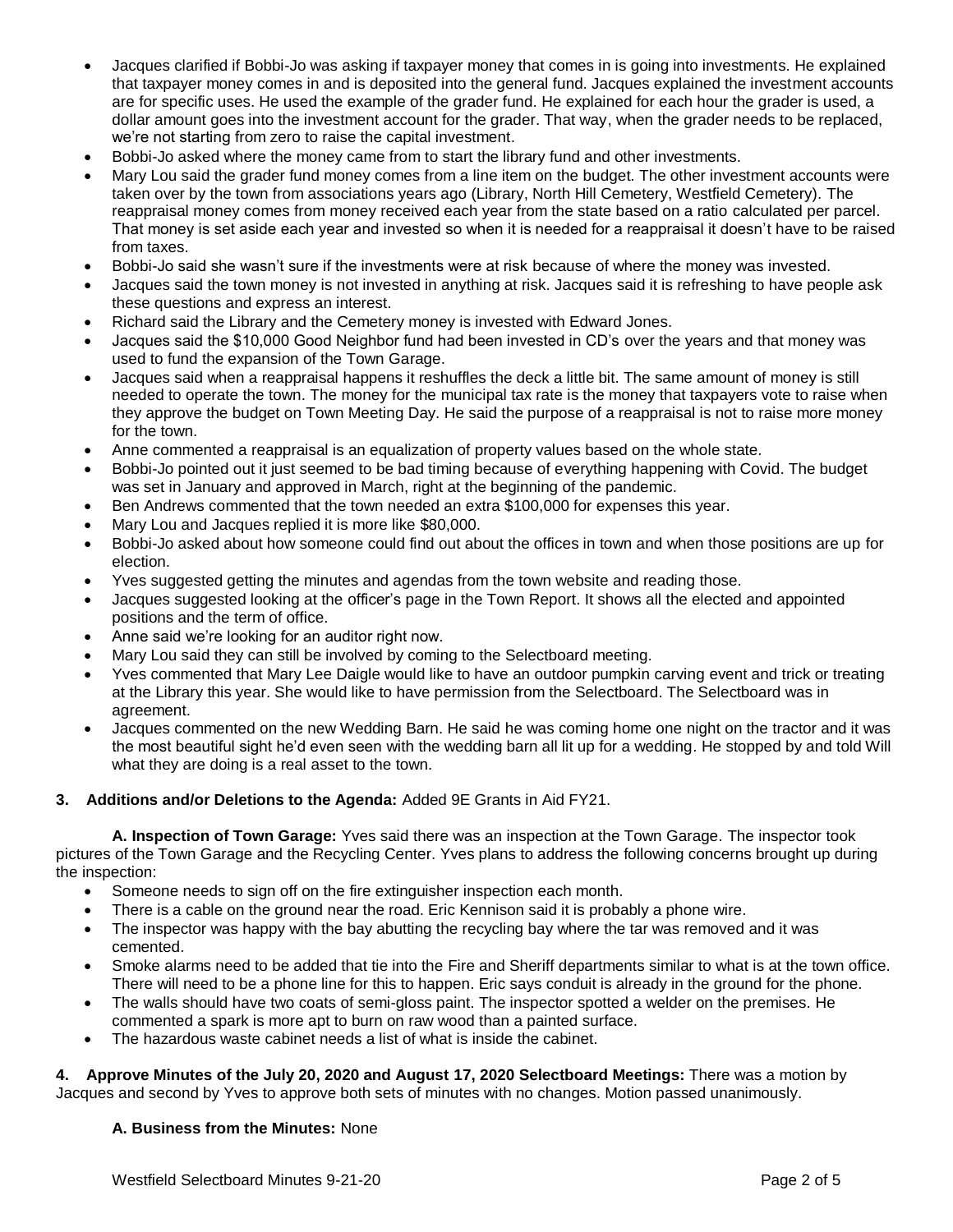**5. Update on Housing Study Municipal Planning Grant – Pat Sagui/LaDonna Dunn:** Pat reported the project is going very well. We received 50 community surveys. The consultant, Camoin Associates, is very good to work with. The Project Team meets every two weeks to review portions of the housing assessment. Anne asked if there would be a report at the ends presented to the town and then what happens with the report. Pat replied there will be a very thorough housing needs assessment report with an executive report. That will be then presented to Rural Edge. Anne commented that the assessment gives the town a voice. Pat was in agreement with Anne's comment. Richard Degre asked what kind of housing we were looking for. Pat commented that the survey specified different types of possible housing. It was explained that the town really has no say as to what Rural Edge does with the property as they are the owner. Richard commented about it costing the town \$2,000 for the town's match of the grant cost. Jacques commented the town only has so much say as to what happens with the building. Jacques stated there is only so much storage capacity at that site. LaDonna commented the housing study will help Rural Edge get further grants down the road. Richard commented people need to be careful what the use of the building is because it could end up costing the townspeople a lot of money on their taxes. Yves commented that since the beginning the Selectboard has been interested in senior housing as the use for the building. Pat said there may be a small amount of money from a grant that can help offset the towns match of the grant. She also said that if there is a change of use of the building they would have to go through local zoning approval from the Board of Adjustment as well Act 250 may become involved. If Act 250 were involved then state regulations would be in place and people would have input during those hearings. Yves commented the Selectboards position should be firm as to what the town wants to see in the building and what the community will support.

# **6. Planning Commission Report – Pat Sagui, Chair:**

**A. Recommendation for Zoning Administrator and Assistant Zoning Administrator:** Pat reported the Planning Commission formally voted to recommend Will Young as the Zoning Administrator and Andrew Emery as the Assistant Zoning Administrator. Jacques asked if there will be a job description. Pat stated Andrew is volunteering his time to do trainings and keep up with the changes happening but he does not want to have day to day administrative duties unless Will is unable to fulfill the duties at any given point. There was a motion by Jacques and second by Anne to accept the recommendation of the Planning Commission to appoint Will Young as the Zoning Administrator and Andrew Emery as the Assistant Zoning Administrator with their thanks for people being interested in the job. As was discussed at earlier meetings, Pat said Ellen Fox is willing to do some training with the new Zoning Administrator and the Assistant Zoning Administrator. Ellen's job as the Zoning Administrator in Montgomery and working on their Zoning Bylaw revisions provides her with the unique experience necessary to train Will and Andrew. The Planning Commission recommended an amount up to \$500 to be paid for training/coaching. There was a motion by Jacques and second by Yves to authorize Ellen Fox to coach the two new Zoning Administrators with an amount up to \$500 (payable at the current hourly employee rate). Motion passed unanimously.

**B. Authorize Municipal Planning Grant for Zoning Bylaw Work:** Pat said this grant is being applied for to reorganize the Zoning Bylaw document and make it consistent. Part of the grant money would go to NVDA and/or Ellen Fox. It is a 90/10% match. Some of the sections have updates available to bring them into compliance with FEMA guidelines. The Planning Commission is requesting the Selectboard to sign the resolution so NVDA can help the town apply/write the grant. The details and budget are being worked out with the grant request \$10,000 to \$25,000. There was a motion by Anne and second by Jacques to authorize submission of the grant proposal and sign the FY21 Municipal Resolution for the Municipal Planning Grant. Passed unanimously. The grant deadline is October 1, 2020 with notifications being made mid-December. If awarded, the towns match would be budgeted in the 2021 budget.

**7. Voting Delegate Request from Pat Sagui for VLCT Annual Meeting:** Pat has been the voting delegate for the past two years. She is interested in being the representative for the September 23, 2020 VLCT Annual Meeting. Pat explained she has served on a VLCT policy committee that has worked on Act 250 wording rework, clarifying language around telecommunication, energy and environment, giving priority to renewable energy projects. Yves asked about connectivity on Kennison Road. Pat explained the wording she is working on around telecommunications is about VLCT's policies. Jacques mentioned one of the Covid grants available is for \$3,000 for homeowners to extend connectivity. Jacques asked if Nate Deslandes knew about this grant. LaDonna stated she had forwarded the information to Nate and that the property owner needed to initiate the grant. Pat asked for a point of order to finish Article 7. Anne made a motion, which was seconded by Jacques, to appoint Pat as the voting delegate for VLCT's annual meeting. The motion passed unanimously.

 **Discussion continued about Comcast connectivity on Kennison Road:** Sharon Rosenberger mentioned she worked with Comcast as part of getting Roselle's Cosmetics connected to Comcast on the Loop Road in Troy. She needed to get 4-6 other businesses signed up then if residential customers signed on to the service, Roselle's would see some money back. Sharon stated she felt if families have kids, the town should be looking into helping get service on Kennison Road. Eric Kennison has V-Tel for his internet. Sharon will provide the business contact she used for Roselle's and LaDonna will try to gather more information.

Westfield Selectboard Minutes 9-21-20 **Page 3 of 5** Page 3 of 5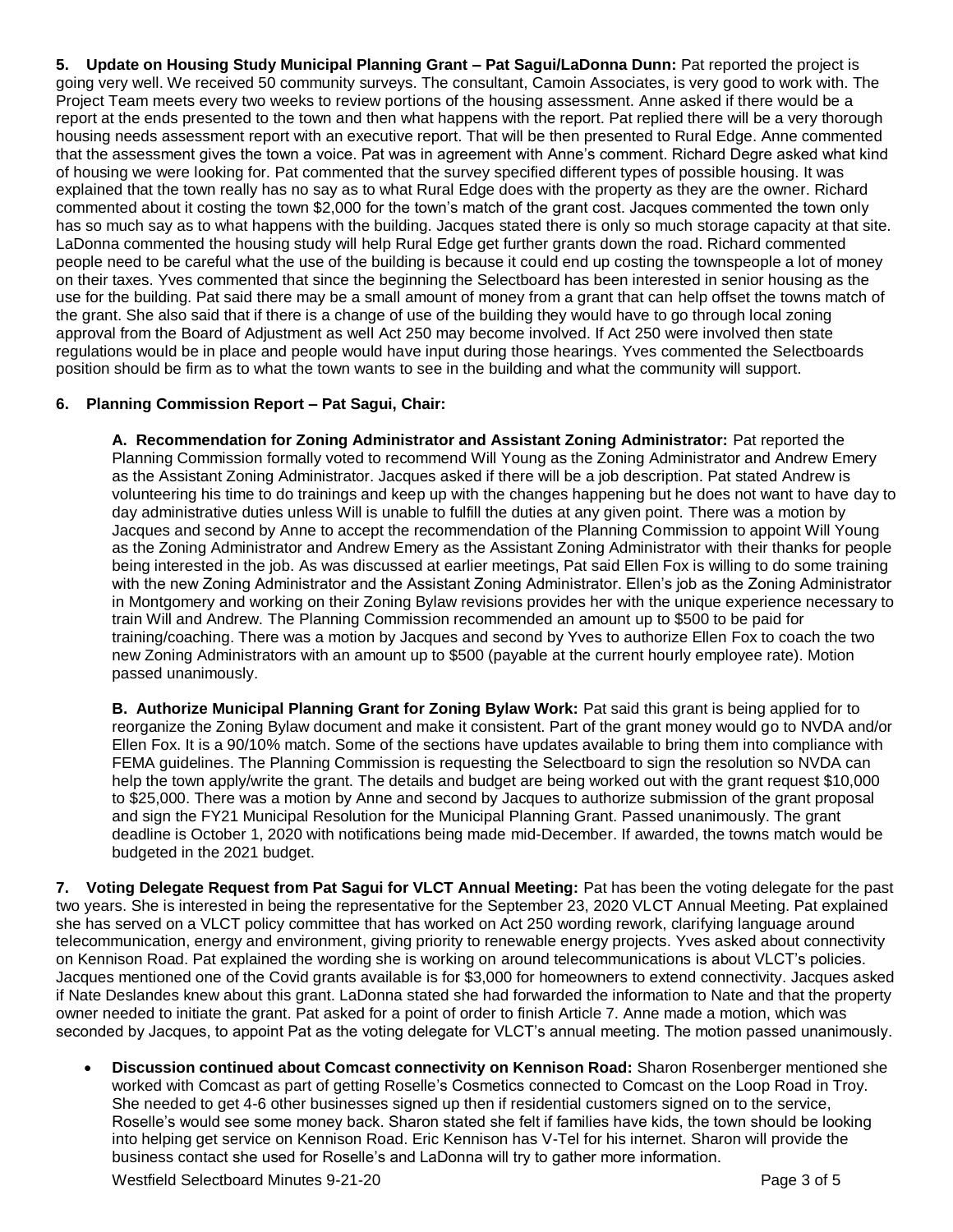### **8. Lister Update – Danny Young, Chair:**

**A. Selectboard Approval for Errors & Omissions for Buttafuoco/Verge:** Danny Young said this was a bookkeeping error on the part of the Listers. It doesn't change the total municipal assessment on the grand list. It was a temporary missed error in processing land use tax. It all happened after the taxes were set and had no effect on the tax bill. It does, however, require formal approval on the Errors and Omissions Certificate. The Nature Conservancy, as of today, is enrolled in current use. This is contiguous with a large block of land in Montgomery and Lowell. The Selectboard signed Form PVR-4261-E Errors and Omissions Certificate acknowledging these two corrections.

**B. Final Expenditure for Reappraisal for MTS Manuals of Building Costs:** Danny pointed out the final bill has been paid for the reappraisal.

**C. Update on Tax Map Contract with Russell Graphics (Change of Ownership to CAI Technologies):**  Russell Graphics has updated the town tax maps for the past 11 years. Recently, a four-year contract was signed with Russell Graphics. Danny learned Dean Russell sold his business to CAI Technologies. CAI is a larger company than Russell Graphics. Danny met with CAI Technologies who committed to carry out the terms of the contract. Danny feels comfortable with continuing with CAI and recommended that the Selectboard sign an Assignment. The Selectboard was in agreement and signed the Assignment with CAI Technologies.

**9. Road Updates – Road Commissioner, Eric Kennison:** Eric asked Mary Lou for a detailed breakdown on Capital Improvements-Town Garage and the Town Garage-Maintenance accounts. Mary Lou asked him to stop by on Wednesday to discuss this.

**A. Update on FEMA (Halloween Storm 2019) Progress – LaDonna Dunn:** LaDonna reported she is still trying to get the grant agreement from the State for the town to get paid. She will contact Jason Sevigny to see if he can help. We are waiting for \$22,000 from FEMA/State. Jacques asked if we have received the NVDA grant money yet from 2019. LaDonna said no. Doug Morton said it will be sent to the town soon but did not provide a date.

**B. Completed since Last Meeting: Landscaping at Town Garage; Two Wild and Scenic River Grants:** Yves commented that the landscaping looks good. The balance of the money will be here soon for the Wild and Scenic River Grants. There is a little bit of extra money that will be sent to us for the Wild and Scenic grants as long as it is used for storm water related work and we detail how the money was spent. We will be receiving \$8,000 for the balance due on the grants plus \$3,000 for the extra work. Eric said the extra money will be used for the box culvert on Balance Rock Road.

**C. Timeline Update on Unfinished Projects: Installation of Stone Barriers at Roger Tetreaults; Dykeman Culvert; Installation of Missing Road /Speed Limit Signs; Installation of Radar Signs; Installation of Guardrails at Taft Brook Road/Buck Hill; Structures Grant on Balance Rock Road:** Eric asked LaDonna to make the notifications for a road closure October  $5<sup>th</sup>$  for assembling the box culvert on Balance Rock Road at Taft Brook Road. Eric assured the Selectboard everything on this list will be completed by fall and before snow and the radar signs will be installed before the next Selectboard meeting. LaDonna asked if the barricades that are at Taft Brook are the ones that are moving to Reservoir Road. Eric said two of them are.

**D. Update on School Street Paving & McAvinney's Request to Pay for Driveway Paving at the Same Time:** Dan McAvinney talked to Yves and Eric and would like the company who is paving School Street to pave his driveway. The Selectboard said it should be a separate arrangement made directly with Dan and the paving company. The Selectboard is not paving any driveways on the road. Eric will talk to the paving company and tell them we want all of School Street paved first for the town and then any other driveway arrangement can be paved after the towns pavement tonnage is calculated. Yves will talk to Dan.

**E. Grants in Aid FY21:** LaDonna asked Eric if there were any projects we could submit a grant for. Eric said he had a project in mind. The Letter of Intent is due by October 30<sup>th</sup>. There was a motion by Jacques and second by Anne to submit the Letter of Intent for FY21. The motion passed unanimously. Westfield is eligible for a \$7,875 grant (includes 20% local match, cash or in-kind \$1,575).

# **10. Treasurer's Report – Treasurer, Mary Lou Jacobs:**

**A. Approve Warrants for Expenditures Dated: 8/19/20 \$8,875.33 (bills) & \$3,309.71 (payroll); 8/26/20 \$2,897.75 (bills); 9/2/20 \$13,164.65 (bills) & \$4,421.42 (payroll); 9/9/20 \$1,263.16 (bills); 9/16/20 \$8,281.58 (bills) & \$3,420.19 (payroll):** There was a motion by Anne and second by Jacques to approve the warrants as listed. Motion passed unanimously.

Westfield Selectboard Minutes 9-21-20 **Page 4 of 5** Page 4 of 5